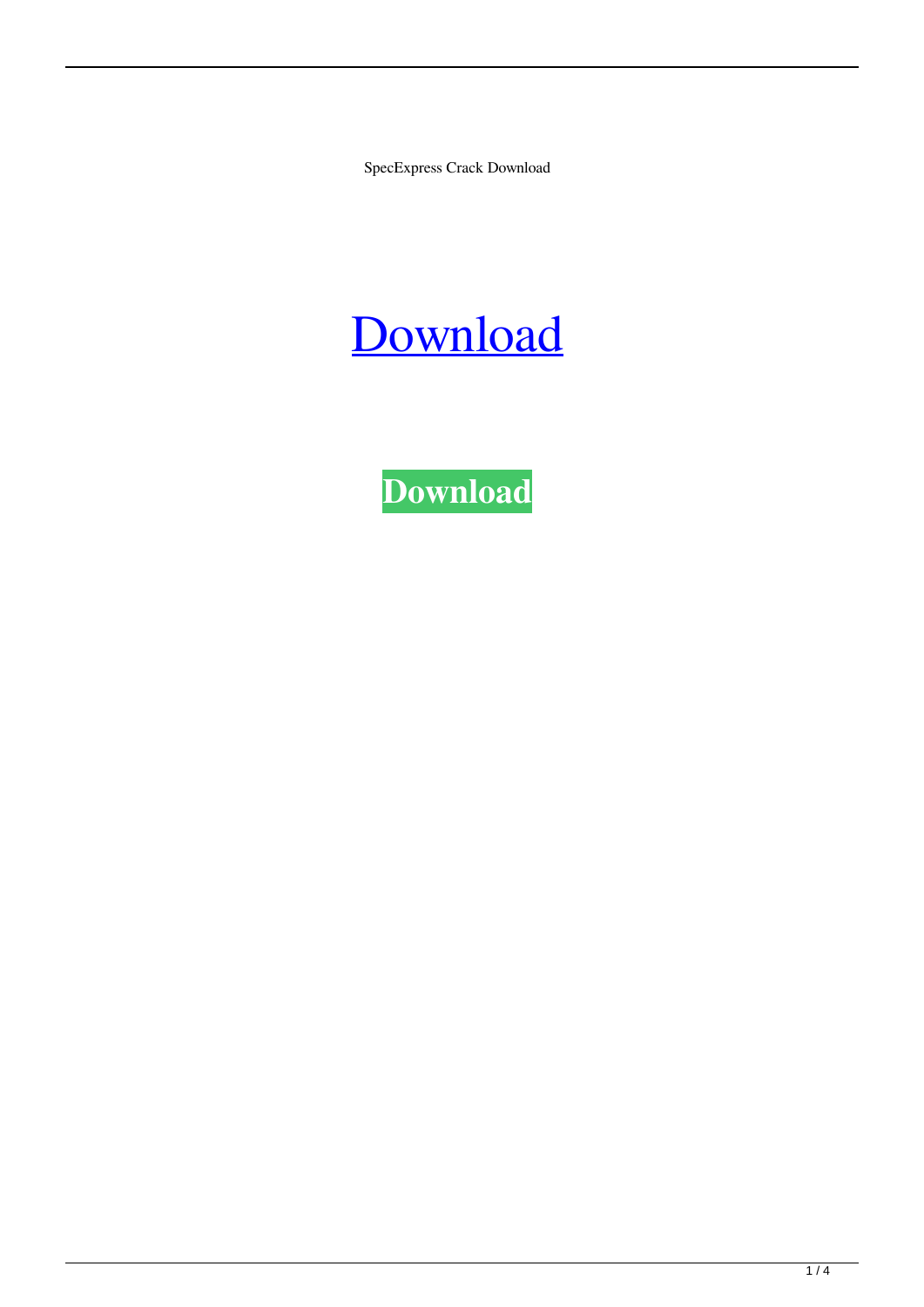### **SpecExpress Crack Download (Final 2022)**

SpecExpress allows you to easily write Validation Rules, either using code or using XML. Rules are typically written for data entry to ensure that user data is correct before submitting the form. Rules can be either static or dynamic. When written as static rules, the Specification must be loaded into memory. As such, you cannot use the [SpecExpressValidator] attribute on public properties. Dynamic rules are written in XML and can easily be compiled into a Specification. SpecExpress provides the ability to build specification expressions using the attributes on the property. SpecExpress provides support for expressions that return a Boolean value. Expression Builder is a component that allows you to build your own expression. 1. API Design: The API is the set of methods, properties, constants and classes in the framework to be exposed to the developer. 2. Attributes: Attributes are the decorators that are added to a property to give it additional metadata such as validation rules. 3. Specification: Specifications are the class in the framework for validation rules. 4. Expression Builder: Expression Builder allows you to create validation expressions using the expression syntax as defined in the specification. 5. Requirements: The specification, expression builder, and expression are the requirements to be fulfilled for the specification. The specification can be in either XML or in code. 3. Use Cases: This is a list of example usages of SpecExpress and it's classes. Example 1:Validating an Entity Object A customer can buy products from us. But we don't want to sell a customer the same product twice. An example of this is if we sold a customer an item and then when a customer is finished with that item he asks if we have a similar product. We don't want to sell the customer the same product twice. The first step is to create a Specification. We will use the [SpecExpressValidator] attribute to decorate the ID property. The next step is to create a Specification object and set the ID property. SpecExpress has built in support for the ID property and it will automatically wrap the ID property with a Specification. After the ID property is wrapped with a Specification, the next step is to set the rule. The rule is a pair of the property to validate and the logic that is to be applied. In this case, we want to make sure that the ID of the customer is unique.

#### **SpecExpress Crack + [2022-Latest]**

SpecExpress For Windows 10 Crack uses the key macro system (from the Attribute class) to indicate which property should be validated. SpecExpress Crack Mac creates an attribute (a Specification class) that is embedded in the property. When a Specification.Validate() method is called, it determines if a key macro is on the property and checks to see if that property is valid or invalid. Customer.Name validation.key "Customer.Name" This example shows a customer with a name property that is validated by key "Customer.Name". What's New This release contains the following improvements: Added support for state based validation Added ability to specify a web browser to use for validation. Added support for most of the various tags as arguments for Specification.Validate Took a step towards supporting webbrowser.SetBrowser() Build available on NuGet Fixed Build errors with NUnit, Mono,.Net 4.5 Test The following test class is a simple class that contains a Name property that is validated with the SpecExpress Crack For Windows framework: SpecExpress 2012-10-14 CodeProject A. J. Smith License This article has no explicit license attached to it but may contain usage terms in the article text or the download files themselves. If in doubt please contact the author via the discussion board below. I agree that C# is a nice language and if you are looking for a pure object oriented language then go for java. But if you are a windows developer then a better choice would be C++. This is because.NET is built on top of C++ language and it is a fat.NET application. So you need to use.NET to develop.NET applications (or any other Windows application) with C++..NET provides the support for both the languages. You can now easily use any language (or dialect) like C#, VB.NET, C++, Delphi, etc. in your applications. You can also use 3rd party libraries such as MSCorlib, System.Windows, etc. Just note that.NET framework does not support variable types like MyClass. They are only resolved at run-time. So to resolve a variable types, you need to use the.NET reflection API. Is there a way I can import the content of the web.config into the web.config? Also, 77a5ca646e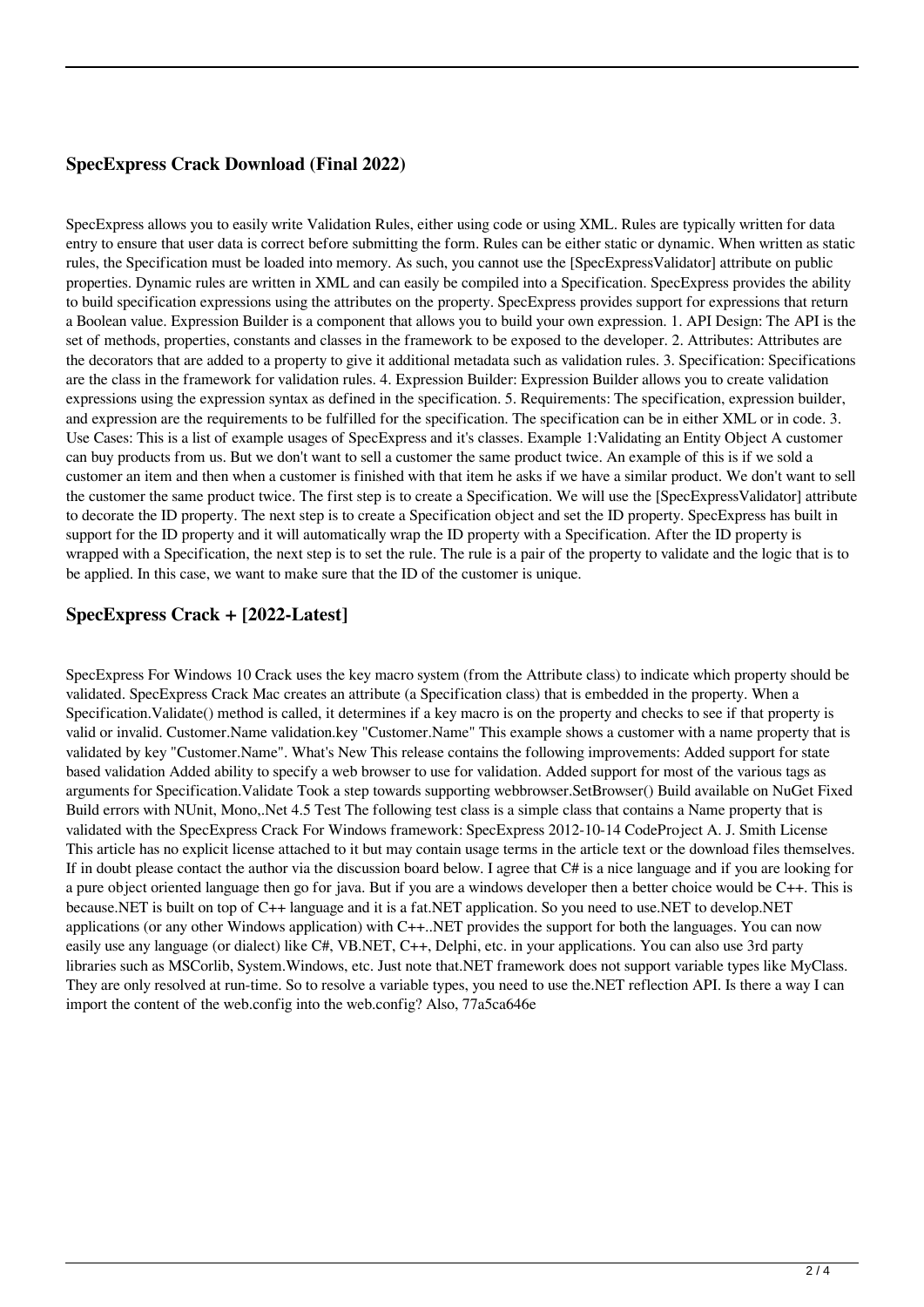#### **SpecExpress**

SpecExpress is a validation framework that allows.NET developers to easily write validations in a declarative fashion. SpecExpress is free, open source software and is distributed as part of the ASP.NET MVC project. 1.0.0.0 Version History 1.0.0.0 1.0.0.0 Released 2013-11-07 Initial Release 1.1.0.0 1.1.0.0 Released 2014-01-02 1.1.0.0 2.0.0.0 2.0.0.0 Released 2014-12-21 1.1.0.0 3.0.0.0 3.0.0.0 Released 2016-02-25 1.1.0.0 3.0.0.0 Released 2016-02-25 1.1.0.0 3.1.0.0 3.1.0.0 Released 2016-10-08 1.1.0.0 3.1.0.0 Released 2016-10-08 1.2.0.0 1.2.0.0 Released 2017-01-10 1.2.0.0 3.1.0.0 Released 2017-01-10 1.2.0.0 3.2.0.0 3.2.0.0 Released 2017-04-27 1.2.0.0 3.2.0.0 Released 2017-04-27 2.0.0.0 2.0.0.0 Released 2017-12-16 2.0.0.0 3.2.0.0 Released 2017-12-16 2.0.0.0 3.3.0.0 3.3.0.0 Released 2018-01-20 2.0.0.0 3.3.0.0 Released

#### **What's New in the SpecExpress?**

SpecExpress was developed to be a fluent validation framework and container for.Net that makes it easier to write validation rules and validate your objects. SpecExpress also offers integration with ASP.NET WebForms, eliminating duplication of your validation rules. SpecExpress takes a different approach than most other Validation Frameworks, such as Validation Application Block. SpecExpress doesn't use Attributes to decorate properties and embed all the metadata required for the rule. Instead, it it uses a separate class, called a Specification, which contains a set a rules for all the properties for a type. This allows for much easier reading, separation of concerns, and much better support for state based validation. SpecExpress provides a simple interface to a collection of Specifications. Developers can add their own Specification or import one from an existing source, such as a reference assembly or a model or database. You can create SpecExpress Specifications without having to know anything about validation or the implementation details of SpecExpress. SpecExpress Specifications are a small, object-oriented abstraction of validation and are the most fundamental building blocks of SpecExpress. SpecExpress is written in C# and is based on SpecificationML, a specification framework developed by the MIT AutoID Labs. Specs and specifications are the fundamental concepts of SpecExpress, while rules are what makes your objects behave. There are three types of rules in SpecExpress: Assertions, Predicates and Constraints. An Assertion is something you want to be true; a Predicate is something that must be true. A Constraint is something that must be true, regardless of anything else. Constraints and Predicates are fairly straightforward to understand. They are similar to validations on an Object Data Source such as the Microsoft ASP.NET ObjectDataSource, or DataAnnotations on a property. Their primary purpose is to define a strong type model (like you'd have on a DataSet) so that rules can be applied to all properties of that type. Assertions, on the other hand, are more subtle. The concept of Assertions are somewhat abstract, and only become "concrete" in SpecExpress when an Assertion is embedded into a Specification. This enables you to apply rules to many objects at once, and to do so on the client or the server, depending on your need. For example, you might want to apply any of the following rules to all Objects of a type: Rule that may take an arbitrary number of arguments Rule that can take an arbitrary number of arguments Rule that may take an arbitrary number of arguments and is guaranteed not to throw an exception Rule that must take an arbitrary number of arguments and may throw an exception Rules like these are perfect for those situations when you want to perform some complex validation across a set of objects, but don't want to have to write a rule for each and